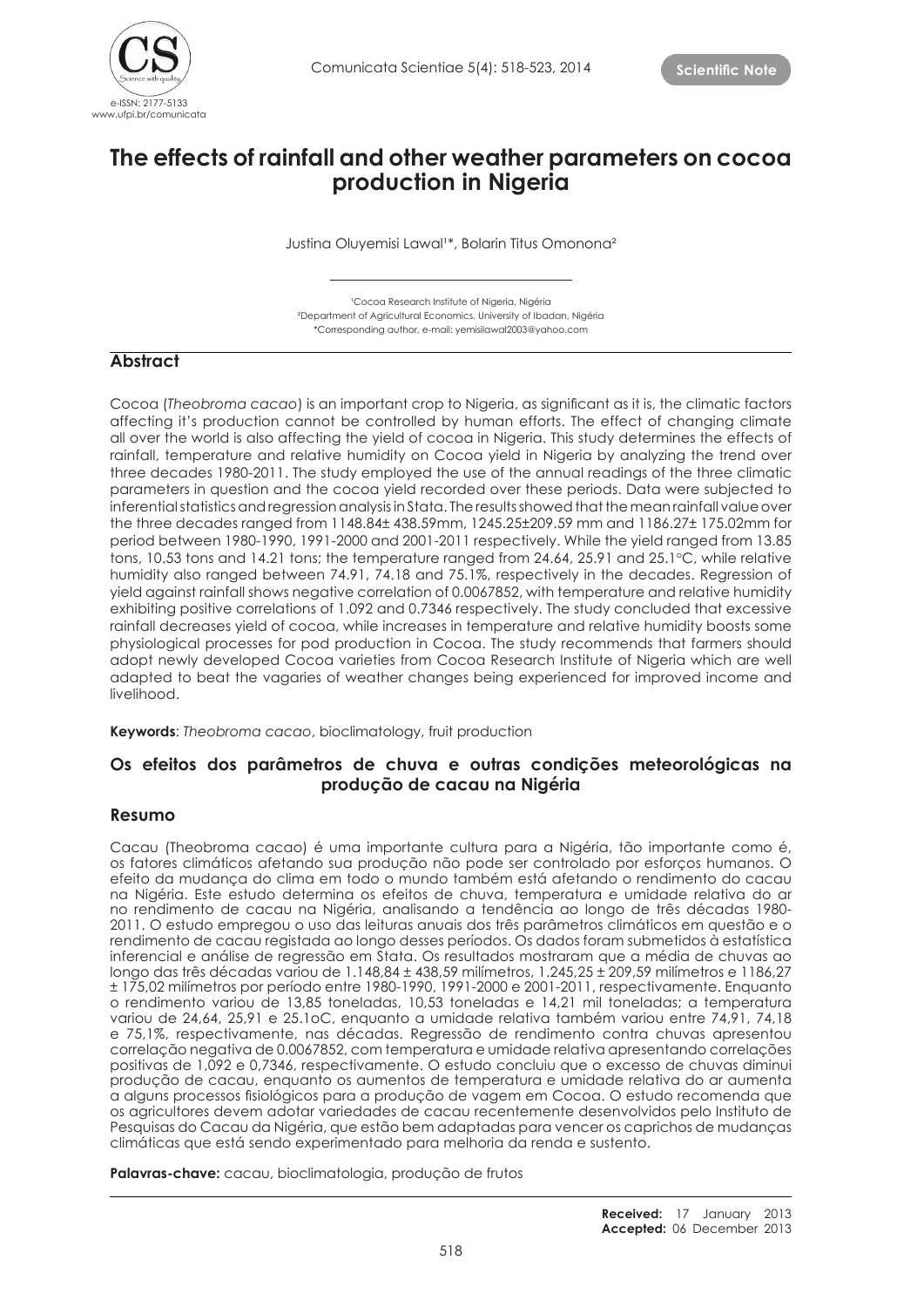According to Intergovernmental Panel on Climate Change (IPCC, 2007), agriculture in many regions of the world will be severely hit by global warming, climate disruption, and extreme weather events. The negative effects of climate change on agriculture include increased crop damage from extreme heat, planning problems due to fewer reliable forecasts (uncertainty), increased soil erosion, increased moisture stress, and severe floods. Seasonal changes in rainfall and temperature could also alter growing seasons, planting and harvesting calendars. In addition, water availability for irrigation and drinking will be less predictable because rainfall will be more variable.

Climate change will affect agricultural productivity and food availability through two different channels. First, soil fertility will decline as the hydraulic conductivity of soil in the surface layer will be affected by climateinduced water stress. Indeed, water is vital to plant growth and historically, many of the largest falls in crop productivity have been attributed to sudden low precipitation events. Second, the variability in weather conditions could be a cause of low productivity as uncertainty inhibits innovation and imitation. Moreover, uncertainty about agricultural production will increase as extreme climate events, such as droughts and floods, are expected to be more frequent and cause more damage. As risky environment is pervasive in its effect on farming practices and farm performance, increasing uncertainty could discourage farmers upgrading production technology and therefore, affect productivity (IPCC, 2001).

The impact of climate conditions on agricultural productivity is confirmed by many recent studies (Tao et al., 2003, 2008; Parry et al., 2004; Xiong et al., 2007; Schlenker & Lobell, 2010). They show that a decrease in growing period water availability and water stress could play a major role in reducing agricultural productivity. FAO (2001) examined the effects of rainfall on food production and concluded that there are many interactions between climate variability and agriculture. Kumar et al. (2004) and Sivakumar et al. (2005) argued that varying precipitation patterns have a significant impact

on agriculture. Das & Kalra (1995) evaluated the fertilizer and resource management for enhancing crop productivity under inter-annual variations in weather conditions. The results revealed sensitivity of crop yield to climatic variability.

As argued by Lobell & Burke (2008), estimates of climate change impacts on agricultural productivity are often complicated by our ignorance of the contribution of different factors to plant growth. According to Monteith (1981), the main factors contributing to yield variation are temperature and rainfall. Specifically, the IPCC (2001) points out that crop yield responds to three sources of climatic variability: change in annual mean temperature and precipitation; change in the distribution; a combination of changes of the mean condition and the variability.

This study explored the responses of Cocoa yield to the sources of climatic variability such as rainfall, temperature, relative humidity. The mean values of rainfall, temperature, relative humidity and cocoa yield in the three decades under study was used; the single effects of rainfall, temperature and relative humidity on cocoa yield was determined; while the combined effects of the weather parameters on yield of cocoa in the study area was compared

The study was conducted in Nigeria at Cocoa Research Institute of Nigeria (CRIN), Ibadan Headquarter. The data were sourced from CRIN records on the estate from 1980- 2011. Data were cleaned and subjected to Descriptive, inferential statistics and regression analysis in STATA.

The table 1 above shows the trend of Cocoa yield (tons) and climatic parameters over the years under study between 1980- 2011 on CRIN estate in Ibadan, Oyo State, Nigeria.

The mean Cocoa yield recorded between 1980 and 1990 was 13.85 (± 6.58) tons with the minimum and maximum yield as 5.38 and 26.52 tons respectively; between year 1990 and 2000 mean Cocoa yield recorded was 10.53 (± 3.10)tons which showed a reduction compared to the previous decade the minimum and maximum yields were 4.62 and 13.99 tons respectively. This result may be owing to the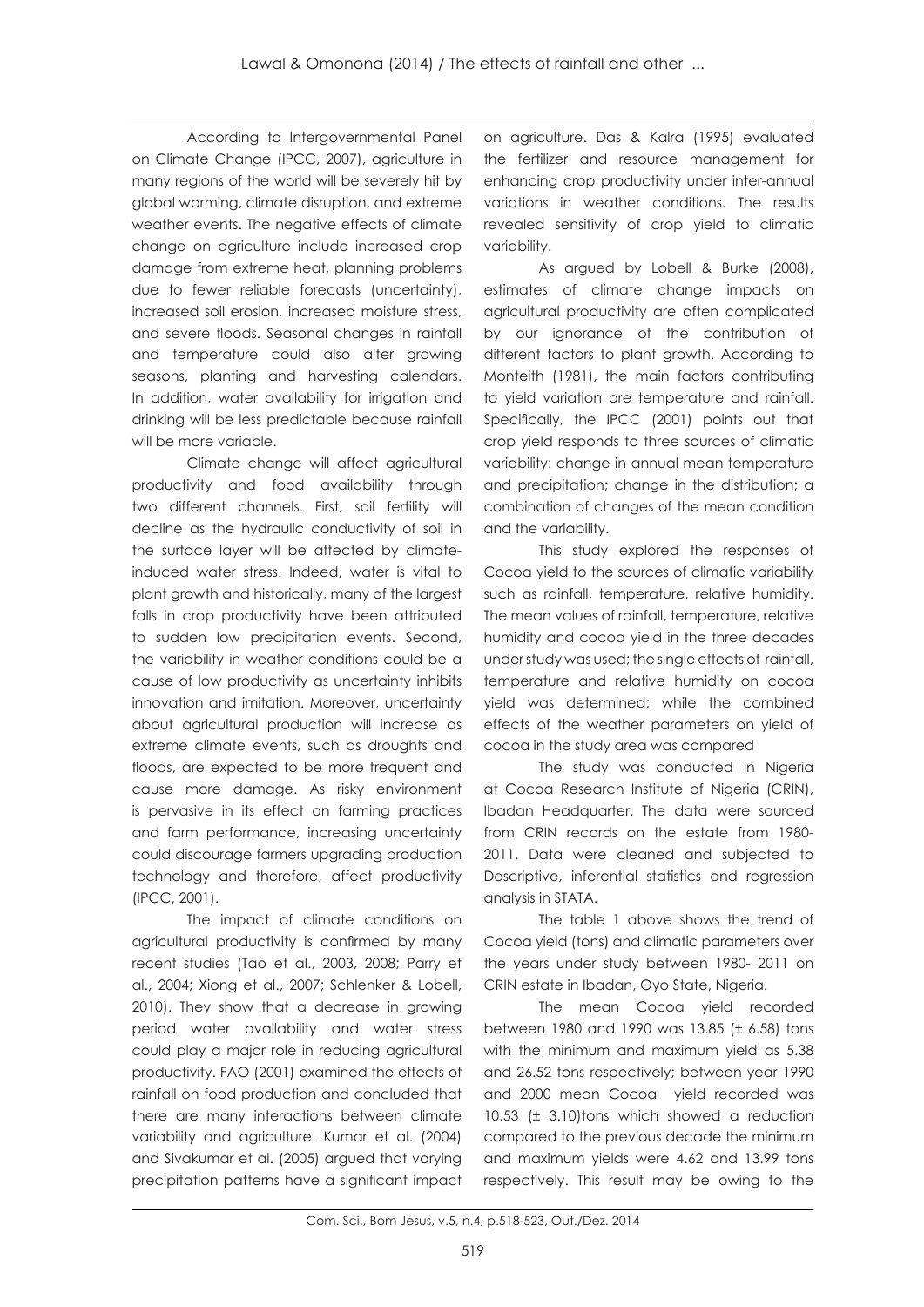sharp increase in rainfall to 1245.3mm from 1148.8mm from the previous decade. The yield of cocoa increased between year 2001 to 2011 to 14.21(±5.18)tons from 10.53(±3.10)tons of previous decade, this may be as a result of the increase in relative humidity to 75.1% from 74.18% of the previous decade and the reduction in the rainfall to 1186.3mm from 1245.3mm. And it is noticeable that in this decade, the mean temperature decreased with increase in relative humidity, which helped the yield of cocoa tremendously.

| 1980-1990<br><b>Parameters</b> |                  |                       |                  | 1990-2000       |        |               |               | 2001-2011       |                  |              |            |
|--------------------------------|------------------|-----------------------|------------------|-----------------|--------|---------------|---------------|-----------------|------------------|--------------|------------|
| Yield<br>(Tons)                | Rainfall<br>(mm) | Temp<br>$(^{\circ}C)$ | R/<br>Hum<br>(%) | Yield<br>(Tons) | (mm)   | $(^{\circ}C)$ | R/H<br>(%)    | Yield<br>(Tons) | Rainfall<br>(mm) | Temp<br>(°C) | R/H<br>(%) |
| 13.85                          | 1148.8           | 24.64                 | 74.91            | 10.53           |        | 25.91         | 74.18         | 14.21           | 1186.3           | 25.1         | 75.1       |
| 6.58                           | 438.59           | .29                   | 3.14             | 3.10            | 209.59 | 1.81          | 1.66          | 5.18            | 175.02           | 1.97         | 2.18       |
| 5.38                           | 324.9            | 23                    | 70               | 4.62            | 787.6  | 23            | 72            | 8.32            | 1024.9           | 23           | 71         |
| 26.52                          | 1571.9           | 29                    | 80               | 13.99           | 599.7  | 27            | 76            | 24.04           | 1605             | 28           | 77         |
|                                |                  |                       |                  |                 |        | 1245.3        | Rainfall Temp |                 |                  |              |            |

**Table 1.** Mean values of weather parameters for three decades

Source: CRIN databank

The mean temperature was less than the optimal recommended in a study by Lawal & Emaku (2007) although it fluctuated along that range to support and balance the metabolic processes for cocoa yield. This result is also in line with the result of Mendelsohn et al. (2000) and Deressa et al. (2008) that reported increased intensity and duration of sunshine and rainfall variability on the African continent. The minimum temperature of 23°C was maintained, this showed why productivity was maintained, Boyer (1970) reported that a drop below 23 °C reduced flowering in Cocoa. This can also be seen in the growth rate of climatic variables as presented in the table.

The above result also showed that increase in relative humidity increased yield of cocoa, this is also in line with Lawal & Emaku (2007) that reported increases in cocoa yield and black pod disease incidences on cocoa with increased relative humidity (RH).

This is also visible in the table above that between 1980-90, RH was 74.91 and yield was 13.85tons; when it dropped to 74.18% with temperature increase between 1990-2000, the yield decreased to 10.53tons; and with increased RH between 2001- 2011 and reduced temperature and rainfall. The yield had a boost to 14.21tons. This shows the interrelationship between the climatic variables and also in consonance with the results of Das & Karla (1995) which reported sensitivity of crop yield to climatic variability.

The results of the regression results showed the strength of contribution of the

climatic variables to cocoa yield (Table 2).

With 32 observations, the regression of rainfall against Cocoa yield showed a negative relationship with a coefficient of -0.00678 which indicates that as rainfall increases it leads to decrease of 0.00678 in the yield of cocoa. This relationship is significant at 5% level of probability.

Regression of temperature on Cocoa yield showed a positive relationship between the variables. As temperature increases, it leads to an increase of 1.0921; this relationship is significant at 5% level of probability.

The result of regression of RH and yield showed also a positive relationship with a coefficient of 0.7346; this means that an increase in RH will lead to 0.7346 in cocoa yield. This relationship is significant at 5% level of probability.

The regression showing the effects of each of the weather parameters (Rainfall, Temperature and Relative Humidity) on Cocoa yield shows that Rainfall has a negative significant relationship with Cocoa yield which means reduction by 0.00678 ton with unit increase in rainfall while Temperature and Relative Humidity have positive significant relationships with Cocoa yield but the effects they exhibit on the yield are different, temperature increases yield by 1.0921ton while relative humidity increases yield by 0.7346 tons.

The regression of RH and Temperature against yield (Table 3) showed both are positively related to yield and significant at 5% level of probability but at different rates, an increase in RH will increase the yield of cocoa by 0.71387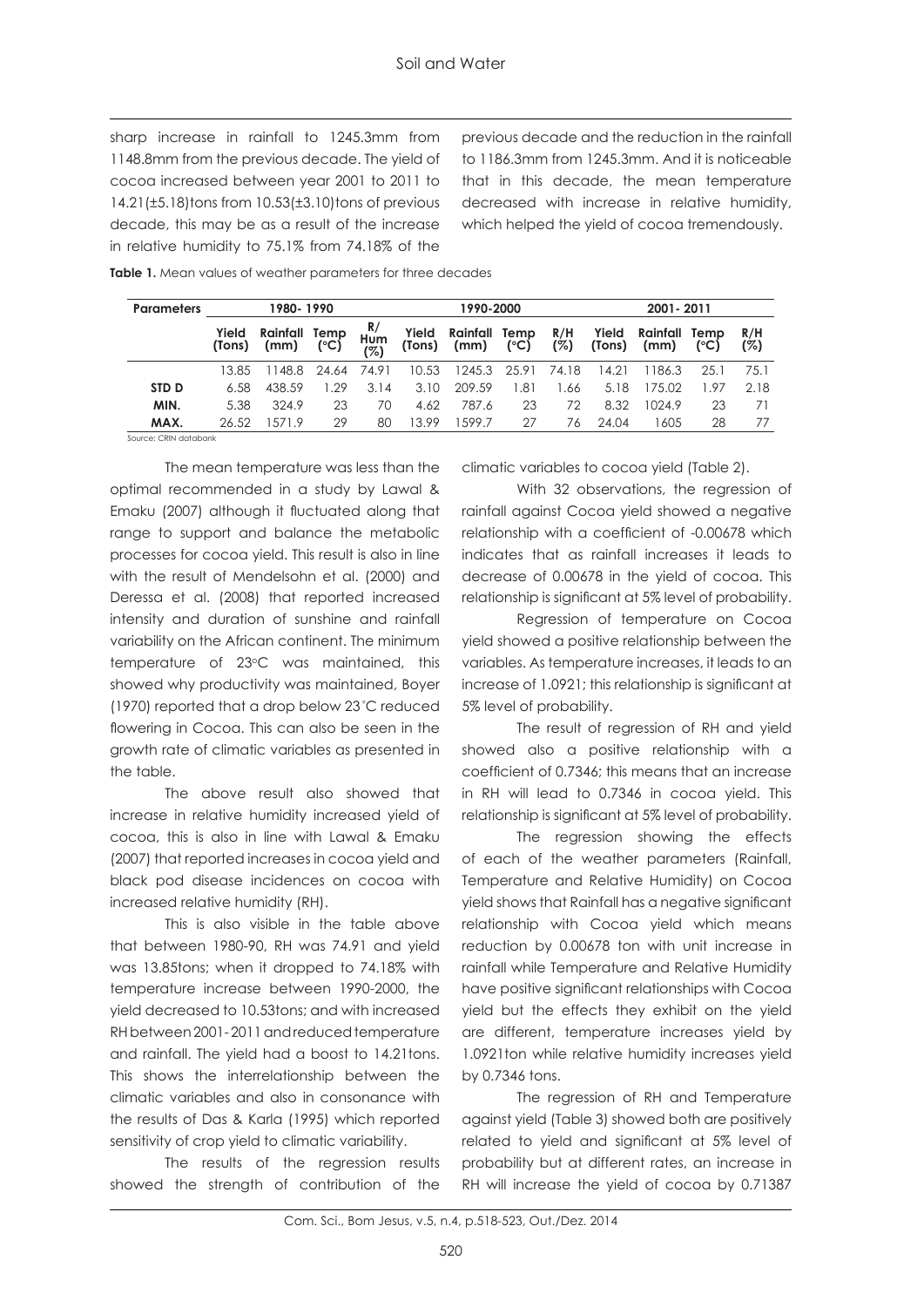meaning that as RH increases cocoa yield also increase by 0.71387tons while with increase in Temperature, cocoa yield increases by 1.060tons.

This indicates that Cocoa requires more temperature for production to increase when compared with its requirements for relative humidity (RH).

Table 2. Regression results for single effects of rainfall, air temperature and relative humidity.

|                                                                                                                                                         |                                                                                                          |              | Rainfall                 |                       |                        |  |  |
|---------------------------------------------------------------------------------------------------------------------------------------------------------|----------------------------------------------------------------------------------------------------------|--------------|--------------------------|-----------------------|------------------------|--|--|
| Source                                                                                                                                                  | SS                                                                                                       | df           | <b>MS</b>                |                       |                        |  |  |
| Model                                                                                                                                                   | 122.030279                                                                                               | $\mathbf{1}$ | 122.030279               |                       |                        |  |  |
| Residual                                                                                                                                                | 716.484971                                                                                               | 30           | 23.8828324               |                       |                        |  |  |
| Total                                                                                                                                                   | 838.51525                                                                                                | 31           | 27.048879                |                       |                        |  |  |
| Yield (tons)                                                                                                                                            | Coef.                                                                                                    | Std.Err      | $\ddagger$               | $P>$   $\uparrow$     | [95% Conf. Interval]   |  |  |
| Rainfall mm                                                                                                                                             | $-0.067852$                                                                                              | 0.0030017    | $-2.26$                  | -0.0129156 -0.0006548 |                        |  |  |
| cons I                                                                                                                                                  | 21.24644                                                                                                 | 3.671897     | 5.79                     | 0.000                 | 13.74743<br>28.74546   |  |  |
| Number of obs 32<br>$F(1, 30) = 5.11$<br>Prob > F<br>$= 0.0312$<br>$= 0.1455$<br>R-squared<br>Adj R-squared = $0.1170$                                  |                                                                                                          |              |                          |                       |                        |  |  |
| Root MSE $= 4.887$                                                                                                                                      |                                                                                                          |              | Temperature              |                       |                        |  |  |
| Model                                                                                                                                                   | 110.28696                                                                                                | $\mathbf{1}$ |                          | 110.28696             |                        |  |  |
| Residual                                                                                                                                                | 728.22829                                                                                                | 30           |                          | 24.2742763            |                        |  |  |
| Total                                                                                                                                                   | 838.51525                                                                                                | 31           |                          | 27.048879             |                        |  |  |
| Yield (tons)                                                                                                                                            | Coef.                                                                                                    | Std.Err      | $\ddagger$               | $P>$   $\uparrow$     | [95% Conf. Interval]   |  |  |
| temp 1                                                                                                                                                  | 0.092105                                                                                                 | 0.5123605    | 2.13                     | 0.041                 | 0.0457257<br>2.138485  |  |  |
| cons                                                                                                                                                    | $-14.43042$                                                                                              | 12.98236     | $-1.11$                  | 0.275                 | $-40.94394$<br>12.0831 |  |  |
| Number of $obs =$<br>32<br>$F(1, 30) = 4.54$<br>Prob > F<br>$= 0.0414$<br>$= 0.1315$<br>R-squared<br>Adj R-squared = $0.1026$<br>Root MSE<br>$= 4.9269$ |                                                                                                          |              |                          |                       |                        |  |  |
|                                                                                                                                                         |                                                                                                          |              | <b>Relative humidity</b> |                       |                        |  |  |
| Model                                                                                                                                                   | 114.117992                                                                                               | $\mathbf{1}$ | 114.117992               |                       |                        |  |  |
| Residual                                                                                                                                                | 724.397258                                                                                               | 30           | 24.1465753               |                       |                        |  |  |
| Total                                                                                                                                                   | 838.51525                                                                                                | 31           |                          | 27.048879             |                        |  |  |
| Yield (tons)                                                                                                                                            | Coef.                                                                                                    | Std.Err      | $\ddagger$               | $P>$   $\uparrow$     | [95% Conf. Interval]   |  |  |
| relhumi                                                                                                                                                 | 0.7345509                                                                                                | 0.3378879    | 2.17                     | 0.038                 | 0.0444918<br>1.42461   |  |  |
|                                                                                                                                                         | $-41.82012$<br>25.31426<br>$-1.65$<br>0.109<br>$-93.51874$<br>9.878499<br>cons I<br>Number of $obs = 32$ |              |                          |                       |                        |  |  |
| $F(1, 30) = 4.73$<br>$Prob > F = 0.0377$<br>$R$ -squared = 0.1361<br>Adj R-squared = $0.1073$<br>Root MSE = $4.9139$                                    |                                                                                                          |              |                          |                       |                        |  |  |

Also the regression between Rainfall and RH (Table 3) shows that both have significant relationship at 5% level of probability. The coefficient for rainfall shows that an increase in rainfall will lead to 0.0065tons decrease in cocoa yield while an increase in RH will increase the yield of cocoa by 0.70589tons. This indicates that for cocoa production, cocoa desires more humid environment than rainfall. In the light of the observations and the results, increase in rainfall will decrease yield of cocoa while both temperature and relative humidity exhibits positive relationship for yield increase on Cocoa, and since these are natural occurrences which man cannot control,

ways around beating these occurrences can be explored by shortening the maturity dates, planting early maturing varieties. This study recommends that cocoa farmers should adopt the eight newly developed cocoa varieties by CRIN because they have features such as high yielding potentials, early maturing, high butter fat content, superior chocolate quality, adaptability to different ecologies and the vagaries of climate, resistance to Phytophthora pod rot and Mirid attacks. The combination of these qualities on Nigerian cocoa can increase the income of cocoa farming households and improve their livelihood.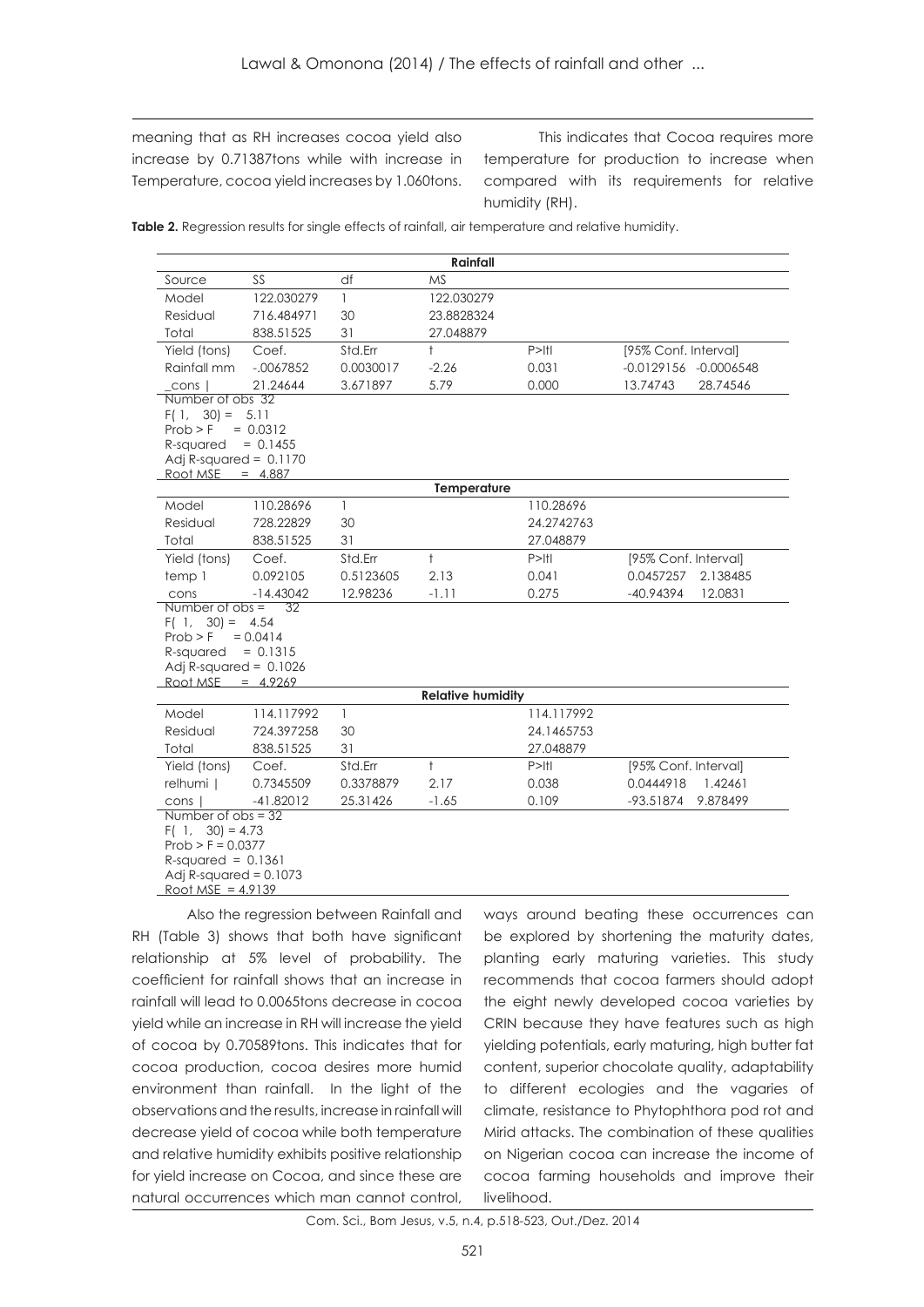| Source                                                                                                                                                              |                                             | SS         |                | df                | <b>MS</b>              |  |  |
|---------------------------------------------------------------------------------------------------------------------------------------------------------------------|---------------------------------------------|------------|----------------|-------------------|------------------------|--|--|
| Model                                                                                                                                                               |                                             | 217.976394 |                | $\overline{2}$    | 108.988197             |  |  |
| Residual                                                                                                                                                            |                                             | 620.538856 |                | 29                | 21.3978916             |  |  |
| Total                                                                                                                                                               |                                             | 838.51525  |                | 31                | 27.048879              |  |  |
| Yield (tons)                                                                                                                                                        | Coef.                                       | Std.Err    | $\ddagger$     | $P>$   $\uparrow$ | [95% Conf. Interval]   |  |  |
| Relhumi                                                                                                                                                             | 0.713872                                    | 0.318214   | 2.24           | 0.033             | 0.0630513<br>1.364693  |  |  |
| tempo <sup>c</sup>                                                                                                                                                  | 1.06026                                     | 0.4812569  | 2.20           | 0.036             | 0.0759789<br>2.044541  |  |  |
| cons                                                                                                                                                                | $-67.07649$                                 | 26.44407   | $-2.54$        | 0.017             | $-121.1607 -12.99228$  |  |  |
| Number of $obs =$<br>$F(2, 29) = 5.09$<br>Prob > F<br>R-squared<br>Adj R-squared = $0.2089$<br>Root MSE $= 4.6258$                                                  | $\overline{32}$<br>$= 0.0127$<br>$= 0.2600$ |            |                |                   |                        |  |  |
| Relative humidity and rainfall                                                                                                                                      |                                             |            |                |                   |                        |  |  |
| Model                                                                                                                                                               |                                             | 227.250365 | $\overline{2}$ | 113.625182        |                        |  |  |
| Residual                                                                                                                                                            |                                             | 611.264885 | 29             | 21.0780995        |                        |  |  |
| Total                                                                                                                                                               |                                             | 838.51525  | 31             | 27.048879         |                        |  |  |
| Yield (tons)                                                                                                                                                        | Coef.                                       | Std.Err    | $\ddagger$     | $P>$   $\uparrow$ | [95% Conf. Interval]   |  |  |
| relhumi                                                                                                                                                             | 0.7058748                                   | 0.3159324  | 2.23           | 0.033             | 0.0597206<br>1.352029  |  |  |
| rainfallmm                                                                                                                                                          | $-0.0065382$                                | 0.0028221  | $-2.32$        | 0.028             | -0.0123101 -0.0007662  |  |  |
| cons                                                                                                                                                                | $-31.89964$                                 | 24.03572   | $-1.33$        | 0.195             | $-81.0582$<br>17.25892 |  |  |
| $Number of obs =$<br>32<br>$F(2, 29) =$<br>5.39<br>Prob > F<br>$= 0.0102$<br>$= 0.2710$<br>R-squared<br>Adj R-squared = $0.2207$<br><u>Root MSE__</u><br>$= 4.5911$ |                                             |            |                |                   |                        |  |  |

**Table 3.** Regression results for combined effects of relative humidity and temperature

### **References**

Boyer, J. 1970. Influences, des regime hidrigue, radiatif et thermique due climat surubetive vegetative et la floraison des cacaoyers cultivese cui Cameroon. *Cacao Cafe* 43: 189-201.

Das, D.K., Kalra, N. 1995. Adjustments to weather variation through cropping systems and fertilizer use. *Fertilizer News* 40: 11-21.

Deressa, T., Hassan, R., Alemu, T., Yesuf, M., Ringler. C. 2008. *Analyzing the determinants of farmers' choice of adaptation methods and perceptions of climate change in the Nile basin of Ethiopia*. International Food Policy Research Institute, Washington, USA. 24 p.

FAO. Food and Agriculture Organization of the United Nations. 2001. *Climate Change: Implications for Food Safety*. FAO, Washington, USA. 285 p.

IPCC. 2001. Impacts, adaptation, and vulnerability. In: McCarthy, J., Canziani, O., Leary, N., Dokken, D., White, D. (eds.) *Climate change 2001*. Cambridge University Press, Cambridge, UK. 1032 p.

IPCC. 2007. Summary for Policymakers. In*:*  Solomon, S., Qin, D., Manning, M., Chen, Z., Marquis, M., Averyt, K.B., Tignor, M., Miller, H.L. (eds.) *Climate change 2007: The physical science basis*. Cambridge University Press, Cambridge,

### UK. p. 1-18.

Kumar, K.K., Kumar, K.R., Ashrit, R.G., Deshpande, N.R., Hansen, J.W. 2004. Climate impacts on Indian agriculture. *International Journal of Climatology* 24: 1375–93.

Lawal, J.O., Emaku, L.A. 2007. Evaluation of the effect of climatic changes on Cocoa production in Nigeria: Cocoa Research Institute of Nigeria (crin) as a case study. African Crop Science Conference. *Proceedings.* 8: 423-426*.*

Lobell, D., Burke, M. 2008. Why are agricultural impacts of climate change so uncertain? The importance of temperature relative to precipitation. *Environmental Research Letters* 3: 23-32.

Mendelsohn, R., Dinar, A., Dalfelt, A. 2000. *Climate change impacts on African agriculture. Preliminary analysis prepared for the World Bank*. World Bank, Washington, USA. 289 p.

Monteith, J.L. 1981. Climatic variation and the growth of crops. Quarterly *Journal of the Royal Meteorological Society* 107: 749-74.

Parry, M.L., Rosenzweig, C., Iglesias, A., Livermore, M., Fischer, G. 2004. Effects of climate change on global food production under SRES emissions and socioeconomic scenarios. *Global Environmental Change* 14: 53-67.